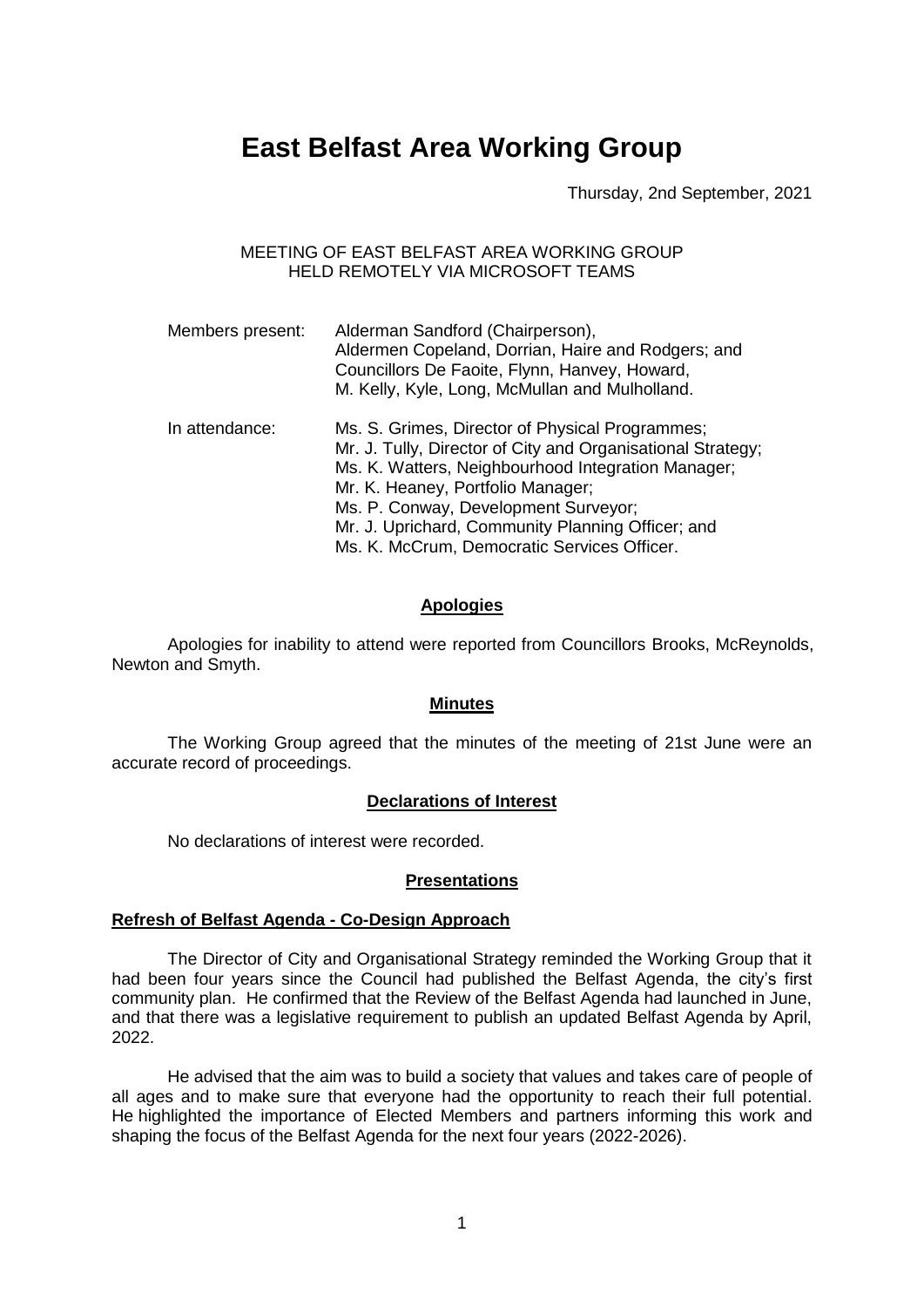He advised that a co-design approach had been adopted for refreshing the Belfast Agenda. A promotional launch video was played which showed the intended engagement programme to encourage all partners to contribute. The Director explained the timeline for the review process and confirmed that consultation of the draft plan was proposed to take place between January and March 2022.

He provided an overview of an updated Belfast Agenda 'city strategy' document which included the Council's long-term vision and outcomes, population indicators (how success would be measured) and the new 4-year priorities. He added that an easy-read version would be made available also.

He described the proposed 8 priority themes for 2022 – 2026 which included: Economic Recovery; Employability and Skills: Educational Attainment; Housing; Community Recovery and Neighbourhood Regeneration; Health Inequalities; Climate Resilience and Sustainability; and Active and Sustainable Travel. Also highlighted were four proposed cross-cutting themes, including Inclusive Growth, Children and Young People, Good Relations and Shared Future, and Older People.

He explained that this would include Underpinning Delivery Action Plans which included actions to deliver the 4-year priorities and would be based on criteria such as:

- Partnership activity providing collaborative gain / not business as usual activity;
- Designed to contribute to the Belfast Agenda outcomes / deliver wellbeing for Belfast residents; and
- Include 'area specific' elements making the 'Belfast Agenda' more meaningful to communities.

The Director provided details of the level of engagement and feedback to date and outlined the forthcoming events scheduled for targeted groups. He highlighted that an Elected Member Workshop had been planned for Friday, 3rd September and encouraged all Members to attend.

The Director encouraged the Working Group to get involved, help build momentum and continue the Belfast Conversation in order to help shape Belfast's future. He advised that the supporting survey was available online at yoursay.belfastcity.gov.uk and proactive promotion of the process was underway via the Council's Social Media Channels. He added that further information would be sent to the Members to disseminate and share with relevant groups, and that hard copies of the survey were available at local libraries, community centres and leisure centres.

In closing, he drew attention to the connection between this work and that of the Integrated Care System, which was next on the agenda, allowing partners to work together on a number of cross-cutting health issues.

A Member commented that engagement with external groups and organisations had in the past been limited and questioned how active their involvement was in the current process. The Director advised that, whilst the approach to Community Planning in Northern Ireland was still under development, in recent years, it had been gathering momentum and partnership working was active both in terms of human and financial resources across a number of projects.

At the request of a Member, the promotional launch video was circulated to the Working Group to allow further dissemination via social media.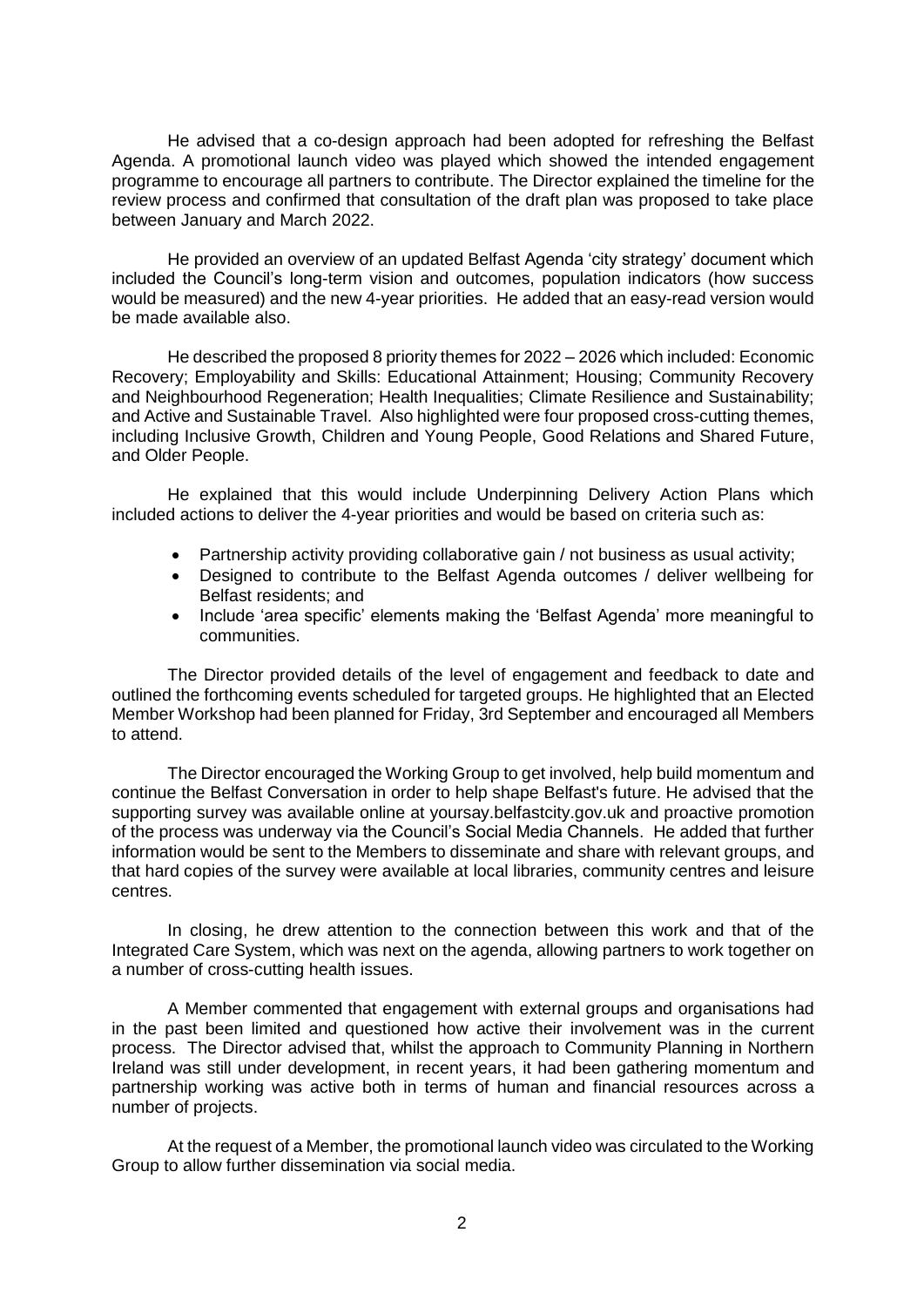Following discussion, the Working Group noted the information which had been provided.

#### **Future Planning Model: Integrated Care System**

Ms. O. Barron, Belfast Health and Social Care Trust, provided an overview of the Department of Health's consultation into a proposed new model of planning and managing services through an Integrated Care System.

The Working Group was advised that this was defined as "A collaborative partnership between organisations and individuals with a responsibility for planning, managing, and delivering care, services and interventions to meet the health and wellbeing needs of the local population and which, through taking collective action, deliver improved outcomes for individuals and communities and reduce health inequalities.*"*

The challenges facing the health and social care sector were outlined, as were the social determinants of health, including socioeconomic factors, physical environment, heath behaviours, and health care.

She explained that the current commissioning system had been found to be overly bureaucratic and lacking in clarity of accountability of decision making, and so with the closure of the Health and Social Care Board, the Local Commissioning Group's would also cease.

She advised that the Health Minister had granted approval for a programme of work to develop an Integrated Care System (ICS) model in NI which would adhere to the principles of delegated local level decision-making and funding (with the exception of specialised services to be planned, managed and delivered regionally), and support an outcomes based approach underpinned by accountability*.*

The Working Group was presented with the principles and values which underpinned the emerging Framework, as well as the proposed 4-tiered model, as set out below, which adopted a population health needs approach informed by local intelligence:

- Regional Group regional coordination, oversight and accountability planning and managing specialist services;
- 5 Area Integrated Partnership Boards (AIPBs) Local planning and delivery based on identified population needs in the local area in line with the strategic direction;
- Locality Groups Integrated Care Partnerships (ICPs), GP Federations and Community Pharmacies linking with Community Planning – supporting and delivering interventions at a local level supporting AIPBs;
- Community Groups GP Practices, Multi-Disciplinary Teams (MDTs), voluntary and community groups and organisations – supporting and delivering interventions at a community level.

The Working Group was then presented with the proposed membership model for the Area Integrated Partnership Boards (AIPBs), which included involvement beyond the Health and Social Care Trust, including GPs, the Public Health Agency, Community Planning, service users and community and voluntary representatives.

Ms. Barron confirmed that following the consultation period, it was envisioned that the ICS model would be implemented by March/April 2022, after which it would be reviewed and refreshed as necessary.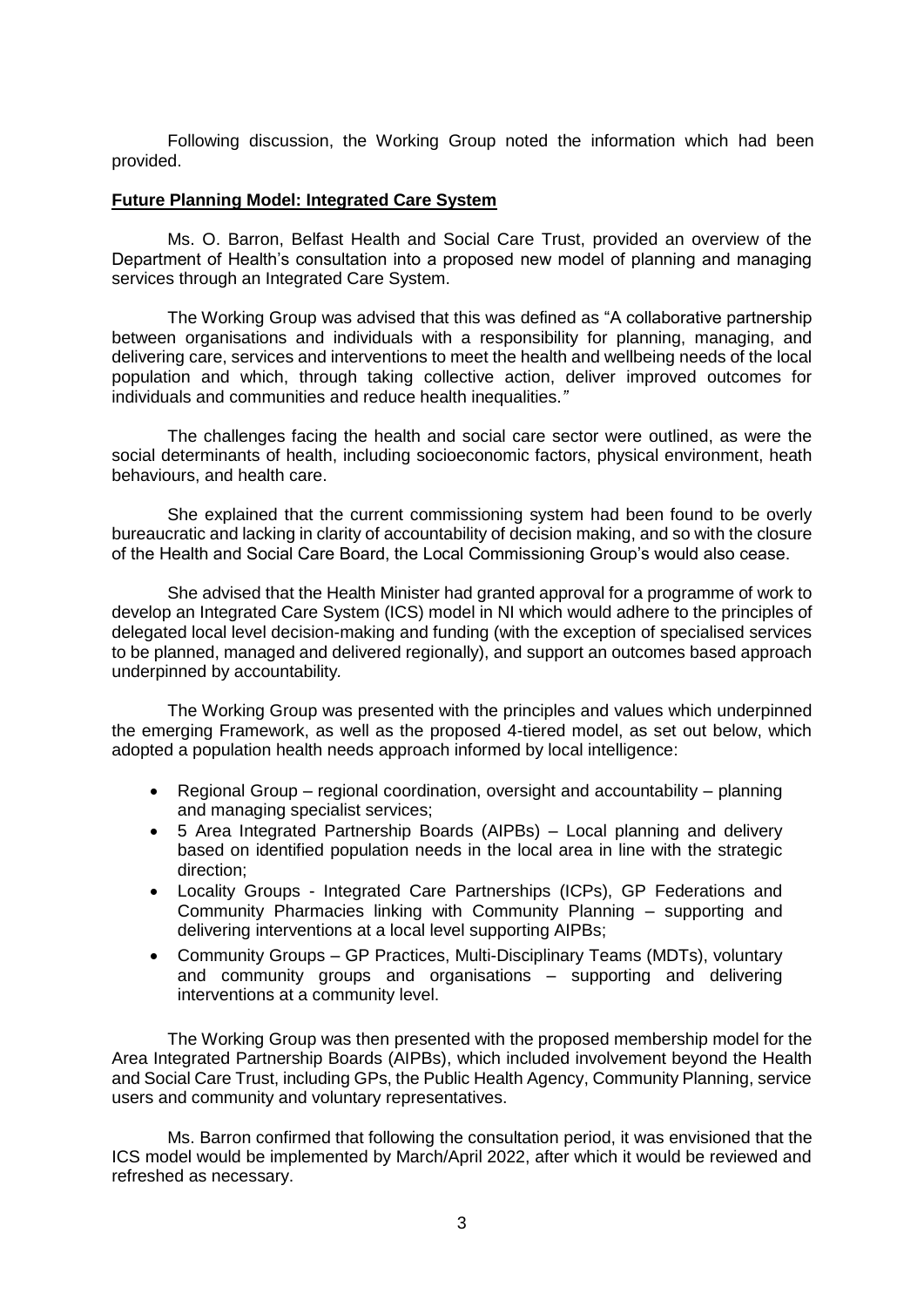A number of the Members commented upon the high levels of demand within the primary care sector and the knock-on effect at A&E departments, with questions raised about how this approach would tackle the problems that people were experiencing in accessing health care, whilst minimising disruption to the current system.

Ms. Barron advised that, while the Covid-19 pandemic had not caused the problems, it had exacerbated them. She commented upon the pressures being experienced at both primary and secondary care settings, including workforce shortages, and detailed some of the actions underway to improve the situation, such as improved communication and referral systems and the delivery of Urgent Care Centres. She added that the community-based approach of the Integrated Care System was also expected to help address some of the issues.

In response to a query regarding the temporary closure of the out-of-hours GP service at Forester Green Hospital, Ms. Barron confirmed that staffing shortages had led to the consolidation of hours, and that the situation was under review.

After discussion, the Chairperson thanked Ms. Barron for her presentation and the Working Group noted the information that had been provided.

## **Forward Planning Emerging Opportunities**

The Neighbourhood Integration Manager advised that EastSide Partnership was keen to talk to the Working Group about the Connswater Community Greenway and its plans for development of the wider EastSide Greenway. She also asked the Members to advise her of any areas of work that they would like to be presented over the next number of months.

The Working Group agreed that a focused meeting regarding Greenways in East Belfast should be scheduled to encompass this request alongside an update on the Sydenham Greenway, and to discuss their alignment to corporate work regarding city connectivity.

Discussion took place regarding the need to conduct a major review of those capital projects that were now completed, whilst agreeing the direction for East Belfast in the years ahead. The Director of Physical Programmes confirmed that this was one of the ambitions of the Area Planning work being undertaken by the City and Neighbourhood Department, with the aim of aligning capital projects with the Belfast Agenda and area level outcomes.

The Working Group noted that a Special Area Working Group Meeting was scheduled in October to review a number of outstanding Physical Programme projects.

At the request of a Member, the Neighbourhood Integration Manager undertook to contact the East Belfast Community Development Agency in order to seek an update regarding their Youth Practitioners Forum, particularly youth provision types, levels and the challenges being faced.

## **Physical Programme Update**

The Director of Property and Projects submitted the undernoted report in respect of an update on the Council's Physical Programme.

## **1. Introduction**

## **The Council's Physical Programme covers projects under a range of funding streams including the Capital Programme, the Leisure**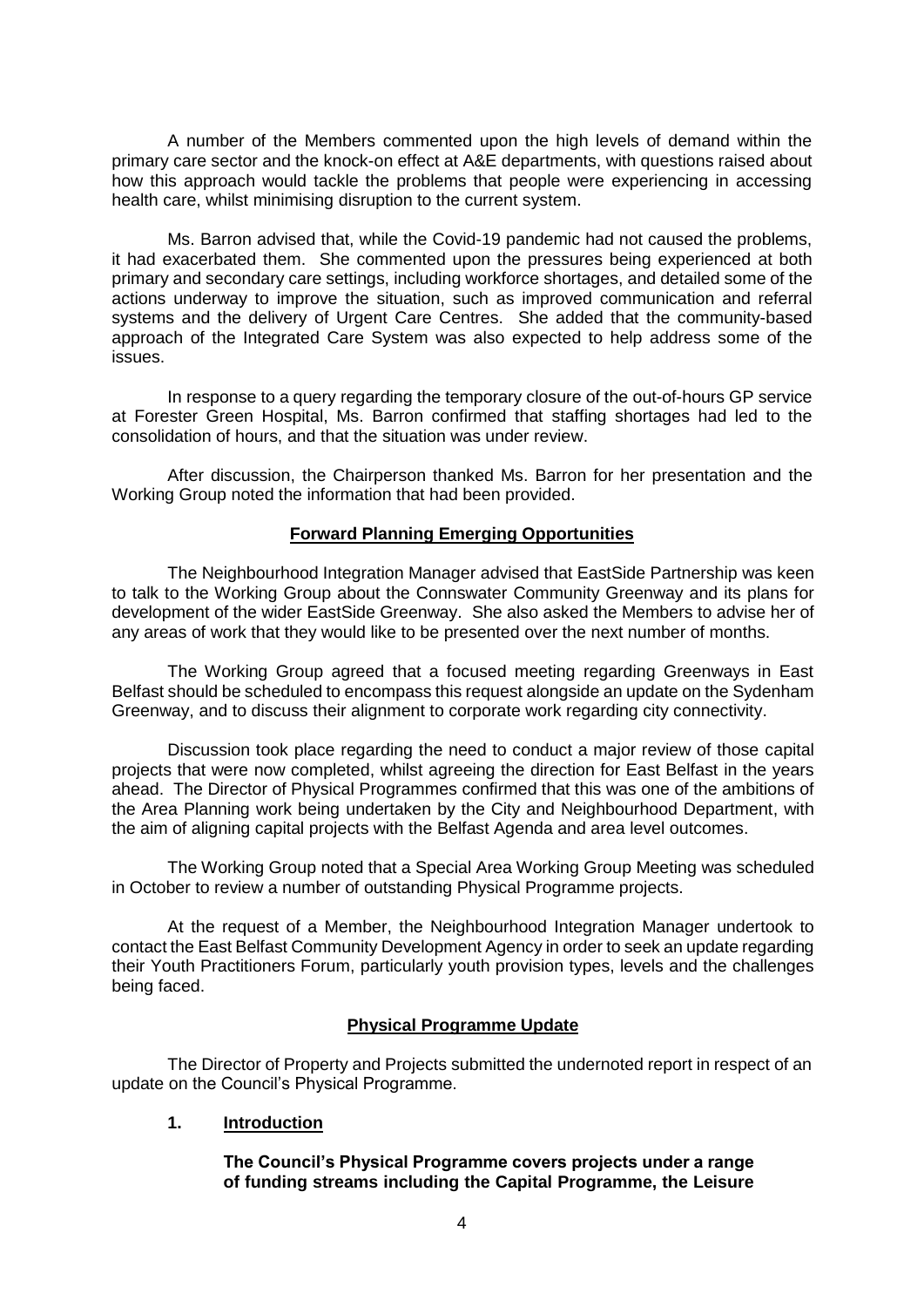**Transformation Programme, LIF, BIF, Social Outcomes Fund (SOF) and the projects that the Council is delivering in behalf of other agencies. This report outlines the status of projects under the Physical Programme.** 

**2. Recommendations**

**Members are asked to:-**

- **note the physical programme update for East Belfast**
- **consider the proposed schedule for the BIF/ LIF projects site visits**
- **note on the update on the proposals for works to the Henry Jones Playing Fields entrance on the Church Road as part of the wider works being undertaken by DFI**
- **3. Local Investment Fund**

**LIF is a £9m fixed programme of capital investment in non-council neighbourhood assets, over two tranches: LIF 1 (2012-2015) - £5m total funding pot, allocated across each AWG areas; and LIF 2 (2015 -2019) - £4m allocation with the East being allocated £1.127m under LIF1 and £1.2m under LIF2.** 

**Each LIF project proposal is taken through a Due Diligence process prior to any funding award. Table below outlines funding spend to date for each tranche, at key stages of the delivery process: 20 projects received In Principle support under LIF1 and LIF2, of which 18 have been completed; 2 projects at initial stage, Westbourne Presbyterian Church – Titanic People and Lagan Village Youth and Community Association.** 

| LIF breakdown - East                                   | LIF <sub>1</sub> |                        | LIF <sub>2</sub> |                      |
|--------------------------------------------------------|------------------|------------------------|------------------|----------------------|
| Stage/Description                                      | Projects         | Amount/<br>Value $(E)$ | Projects         | Amount/<br>Value (£) |
| Number of Projects Completed                           | 7 (87%)          | £877,500               | 11 (92%)         | £1,146,589           |
| Number of Projects in Delivery                         |                  |                        |                  |                      |
| Number of Projects in Pre-construction                 |                  |                        |                  |                      |
| Number of Projects at Initial Stage<br>(Due Diligence) | 1(13%)           | £250,000               | 1(8%)            | £15,000              |
| <b>Total Number of Approved Projects</b>               | 8                | £1,127,500             | 12               | £1,161,589           |

**The table below provides an overview of progress and actions around the remaining live projects. Members are asked to note the status of the current live LIF projects and the ongoing actions.**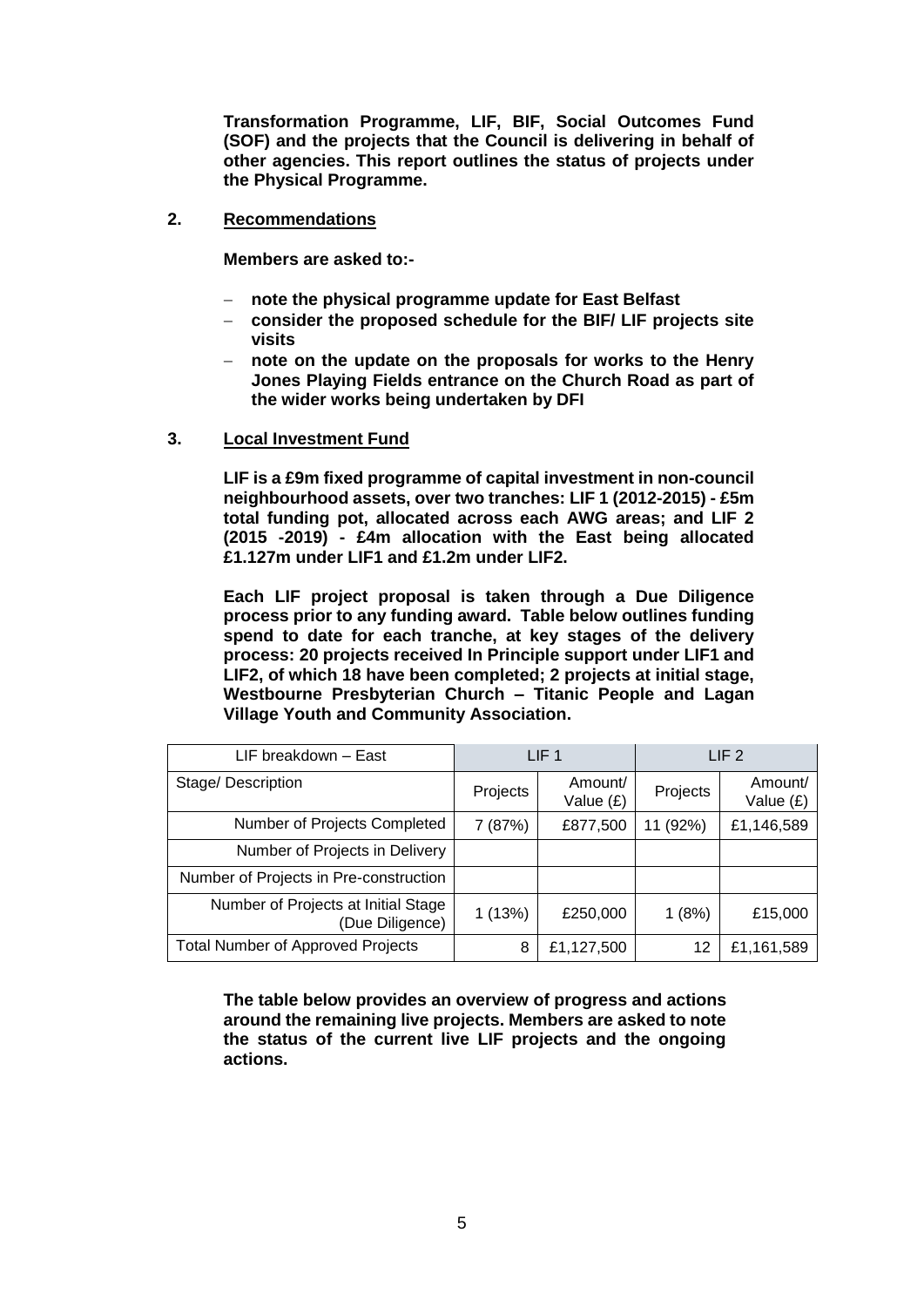| LIF REF            | <b>PROJECT</b>                                                | <b>FUNDING</b> | <b>STAGE</b>                     | <b>STATUS</b>                                                                                                                                                                                                                                                                                                                                                                    | ACTION /<br><b>RECOMMENDATION</b>         |
|--------------------|---------------------------------------------------------------|----------------|----------------------------------|----------------------------------------------------------------------------------------------------------------------------------------------------------------------------------------------------------------------------------------------------------------------------------------------------------------------------------------------------------------------------------|-------------------------------------------|
| <b>ELIF</b><br>002 | Westbourne<br>Presbyterian<br>$Church -$<br>Titanic<br>People | £250,000       | <b>Due</b><br>Diligence<br>stage | Committed in principle<br>September 2012 - Costs for the<br>project have significantly<br>increased since the project was<br>originally proposed some 8 years<br>ago. Group presented at East<br>AWG on 6 May. On 21 June 2021,<br>AWG agreed to undertake a site<br>visit to the BIF/LIF projects<br>including Westbourne/Titanic<br>People. Link to UV project - see<br>below. | Site visit to be<br>arranged.             |
| ELIF2-<br>17       | Lagan<br>Village<br>Youth and<br>Community<br>Association     | £15,000        | Initial<br>stage                 | Approved by SP&R on 23rd<br>October 2020. DfC Letter of Offer<br>(£35k) signed and awaiting final<br>confirmation of land transfer.<br>Initial enabling works and site<br>fencing to commence imminently.<br>Alpha funding application to be<br>submitted.                                                                                                                       | Continue<br>engagement with<br>the group. |

## **4. Belfast Investment Fund**

East

**BIF is a £28m investment fund for regeneration, partnership projects, with a minimum £250k investment from Council BIF. In East Belfast 9 projects have received an In-Principle funding commitment under BIF. There are 5 projects on the longer BIF list. Each of the 'In Principle' projects are taken through a 3-stage approval process, including a rigorous Due Diligence process before any Funding Agreement is approved and put in place. Table below provides a summary of BIF allocated projects i.e. project stage; project title; and the funding allocated.**

*Summary of BIF allocated projects:*

| East          | Stage 3—Willowfield—£560k (completed); H&W Welders—£2.37m; Strand—£1.8m;<br>Bloomfield-£440k<br>Stage 2—Lagan Village Youth & Community—no commitment<br>Stage 1—East Belfast Mission; Belmont Bowling Club; Bloomfield Presbyterian Church;<br>St. John's Orangefield, Church of Ireland—no commitment / on long list |
|---------------|------------------------------------------------------------------------------------------------------------------------------------------------------------------------------------------------------------------------------------------------------------------------------------------------------------------------|
|               |                                                                                                                                                                                                                                                                                                                        |
| Outer<br>East | Stage 3 - TAGIT- £434k; Braniel- £390k; Hanwood- £396k; Castlereagh Presbyterian<br>Church-£382k; Lisnasharragh Community Schools-£398k                                                                                                                                                                                |

## **The table below provides an overview of the remaining projects. Members are asked to note the actions and recommendations.**

| <b>BIF</b><br><b>REF</b> | <b>PROJECT</b>         | <b>FUNDING</b> | <b>STAGE</b>             | <b>STATUS</b>                                                                                                                                                           | ACTION /<br><b>RECOMMENDATION</b>                            |
|--------------------------|------------------------|----------------|--------------------------|-------------------------------------------------------------------------------------------------------------------------------------------------------------------------|--------------------------------------------------------------|
| BIF14                    | H&W<br>Welders<br>Club | £2,370,000     | Stage $3 -$<br>on ground | Works on site progressing well.<br>Project due for completion<br>September 2021. Council officers<br>currently liaising with H&W Welders<br>representatives around land | Continue<br>engagement<br>with the<br>group and<br>partners. |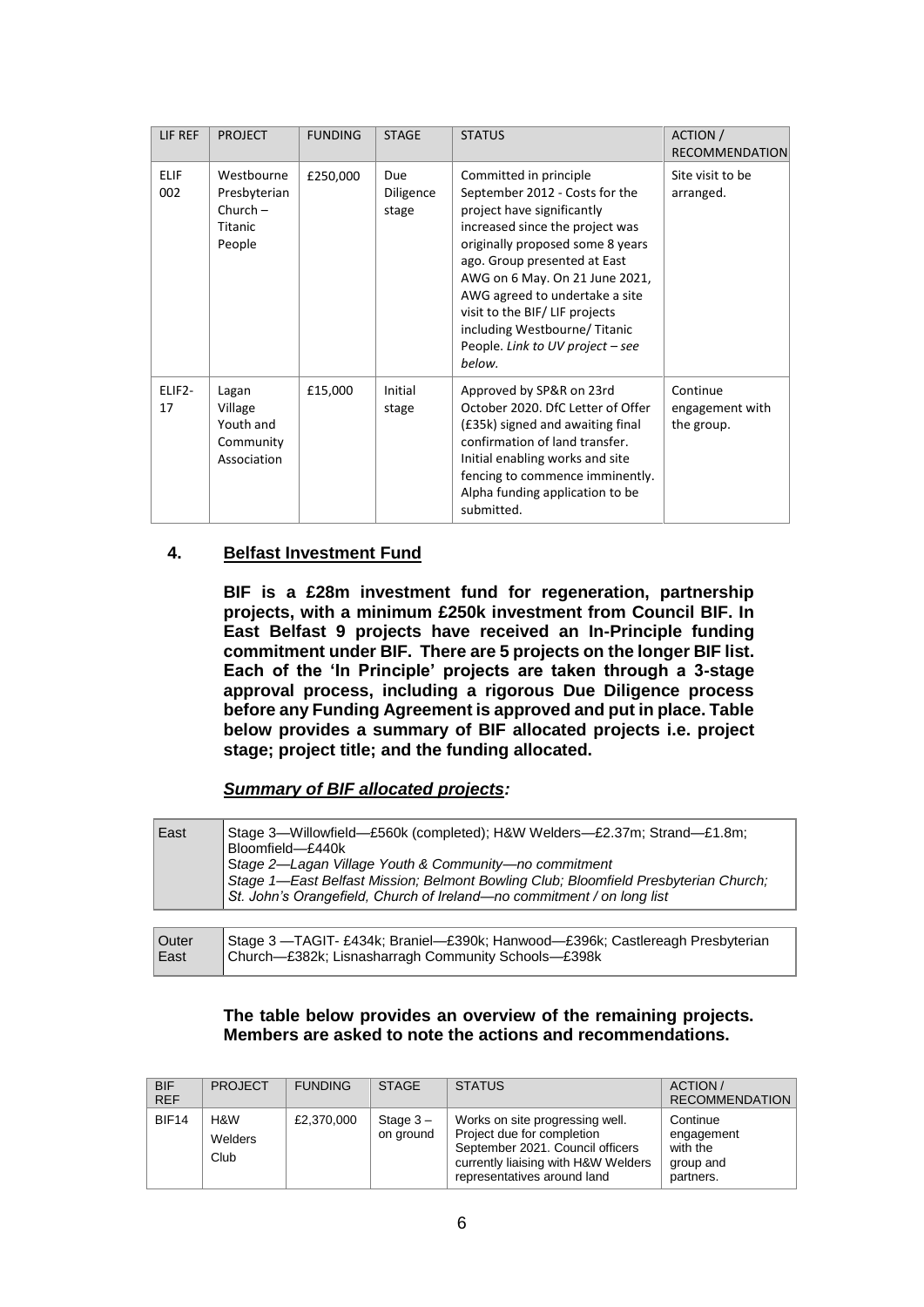|                   |                                               |            |                                           | transfer and site operations post<br>completion. Lease details agreed<br>by SP&R Committee on 20th<br>August.                                                                                                                                                                                                                                                                                                                                                                                                                                       |                                                                                         |
|-------------------|-----------------------------------------------|------------|-------------------------------------------|-----------------------------------------------------------------------------------------------------------------------------------------------------------------------------------------------------------------------------------------------------------------------------------------------------------------------------------------------------------------------------------------------------------------------------------------------------------------------------------------------------------------------------------------------------|-----------------------------------------------------------------------------------------|
| <b>BIF12</b>      | <b>Strand Arts</b><br>Centre                  | £1,800,000 | Stage $3 -$<br>design<br>stage            | Development of revised Stage 1<br>Design Report for £4.6m preferred<br>option. Match funding from DfC<br>secured in principle, awaiting for<br>committed funding based on the<br>revised design report.<br>The proposed refurbishment to the<br>Strand Arts Centre will focus on<br>extensive alterations and upgrades<br>to bring the building up to a suitable<br>standard and increased level of<br>accessibility.<br>Group presented to AWG in May                                                                                              | Continue<br>engagement<br>with the<br>group.<br>Site visit to<br>be arranged.           |
|                   |                                               |            |                                           | 2021 and approval from following<br>SP&R received to release £40,000<br>of allocated BIF to SAC to progress<br>the project to RIBA Stage 2 and<br>update the costs. Will be brought<br>back to AWG in October.<br>On 21 June 2021, AWG agreed to<br>undertake a site visit to the BIF/LIF<br>projects including SAC.                                                                                                                                                                                                                                |                                                                                         |
| BIF <sub>13</sub> | <b>Bloomfield</b><br>Community<br>Association | £440,000   | Stage 3<br>committed<br>– In<br>Principle | Committed in principle September<br>2016 with Group given 6-9 months<br>to secure match funding (would<br>have been June 2017). No<br>significant progress for more than 3<br>years.<br>Discussed at East AWG on Feb<br>2021 and agreed to update the<br>business case for the project and to<br>undertake discussion with DfC. The<br>revised Economic Appraisal/<br>Business Plan is complete and is<br>currently being reviewed.<br>On 21 June 2021, AWG agreed to<br>undertake a site visit to the BIF/LIF<br>projects including Bloomfield CA. | Continue<br>engagement with the<br>group and partners.<br>Site visit to be<br>arranged. |

# **Outer East BIF Projects**

| <b>BIF REF</b> | <b>PROJECT</b>              | <b>FUNDING</b> | <b>STAGE</b>                | <b>STATUS</b>                                                                                                                                                                                                            | <b>ACTION</b> /<br><b>RECOMMENDATION</b>                       |
|----------------|-----------------------------|----------------|-----------------------------|--------------------------------------------------------------------------------------------------------------------------------------------------------------------------------------------------------------------------|----------------------------------------------------------------|
| <b>BIF27</b>   | Hanwood<br>Project          | £396,000       | Complete                    | Project fully complete.                                                                                                                                                                                                  | Continue<br>engagement with the<br>group re post<br>monitoring |
| <b>BIF18</b>   | <b>TAGIT Boxing</b><br>Club | £434,000       | Stage $3 - On$<br>Ground    | On Ground, Works<br>commenced in October 2020.<br>DfC match funded (£150k).<br>Planned completion in 14<br>September 2021. Additional<br>funding needed approximately<br>£9k for equipment to meet full<br>requirements. | Continue<br>engagement with the<br>group, DfC and<br>partners  |
| BIF25          | <b>Braniel</b><br>Church    | £390,000       | Stage $3 -$<br>Tender stage | Work ongoing with group to<br>progress the scheme.<br>Planning Permission has now<br>been secured<br>LA04/2020/0639/F. Tender<br>package preparations<br>underway in consultation with<br>Design Team and group.         | Continue<br>engagement with the<br>group.                      |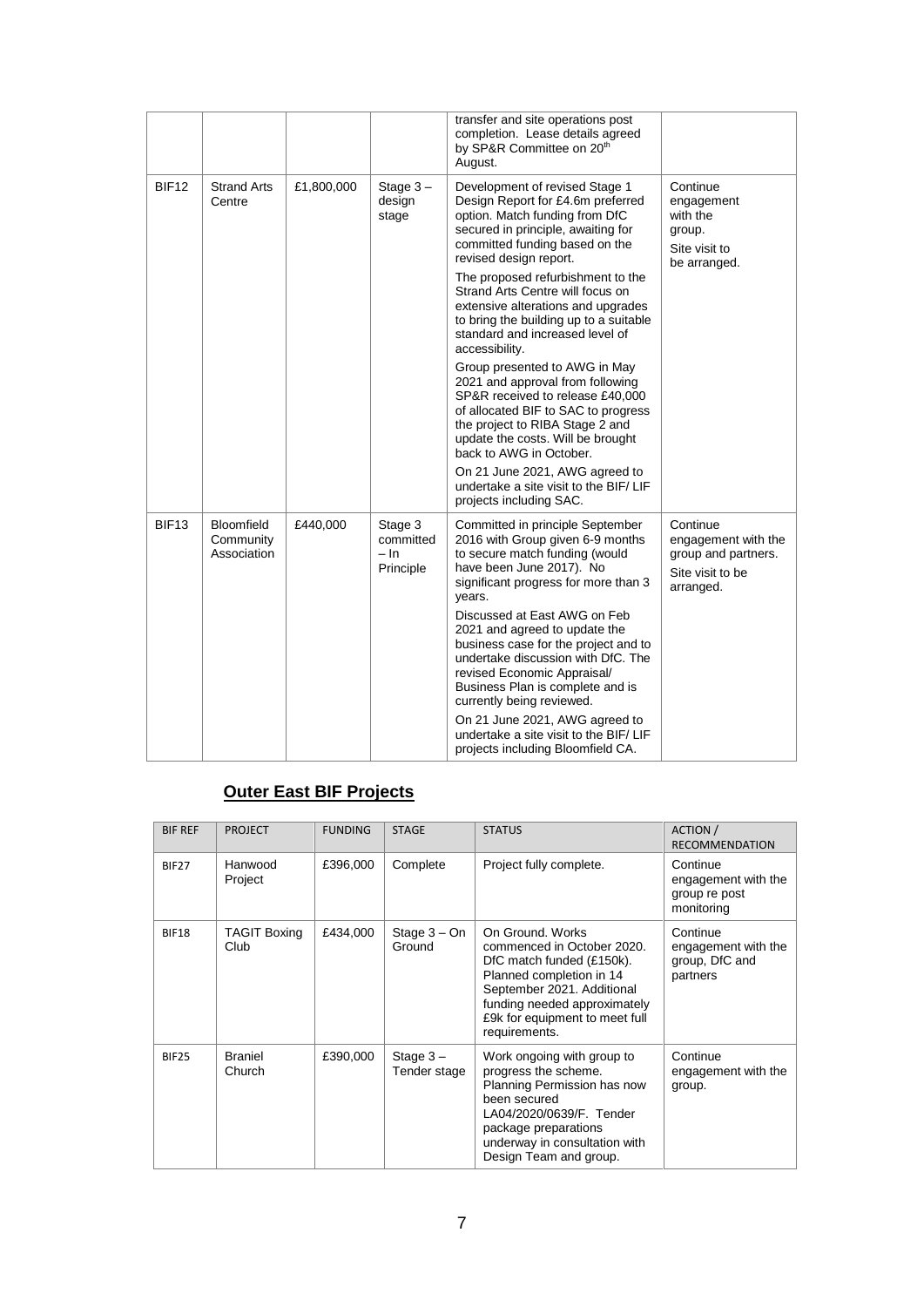| BIF37        | Lisnasharragh<br>Community<br>Schools<br>Project | £398,000 | Stage $3 -$<br>Design stage     | Project moved to Stage 3 in<br>June 2018. Education<br>Authority will be responsible<br>for delivery and will procure<br>contractor. The EA have<br>recently advised the Council<br>that the tender procurement<br>exercise is now complete but<br>the returns are above the<br>tender estimates. After Value<br>Engineering (VE) has taken<br>place, the preferred tender is<br>approximately £81k over the<br>funding allocated from BIF.<br>Other funding sources are<br>being sought at this time but<br>none secured at present. EA<br>have sought advice from CPD<br>regarding how to cover the<br>construction inflation costs.<br>Awaiting confirmation from EA. | Continue<br>engagement with the<br>group/ schools and<br>Education Authority.<br>Seek additional<br>funding. |
|--------------|--------------------------------------------------|----------|---------------------------------|--------------------------------------------------------------------------------------------------------------------------------------------------------------------------------------------------------------------------------------------------------------------------------------------------------------------------------------------------------------------------------------------------------------------------------------------------------------------------------------------------------------------------------------------------------------------------------------------------------------------------------------------------------------------------|--------------------------------------------------------------------------------------------------------------|
| <b>BIF38</b> | Castlereagh<br>Presbyterian<br>Church            | £382,000 | Stage $3 -$<br>Due<br>Diligence | Project moved to Stage 3 in<br>March 2018. Project at final<br>Due Diligence stage.<br>Group presented to the AWG<br>in June 2021 on a revised/<br>scaled back project proposal<br>not dependant on additional<br>funding - to address<br>sustainability and energy<br>efficiency issues with building<br>(external doors, windows<br>roofing, toilets) and its<br>outcomes/benefits, Church<br>approval for works now in<br>place and group collating<br>remaining information required<br>as part of Due Diligence.<br>On 21 June 2021, AWG<br>agreed to undertake a site visit<br>to the BIF/LIF projects<br>including Castlereagh PC.                                | Continued<br>engagement with<br>group.<br>Site visit to be<br>arranged.                                      |

**Members are asked to note that AWG have confirmed in many occasions that the Lagan Village Youth and Community Centre, currently at BIF Stage 2- Uncommitted, is their reserve project and should be considered first if any funding became available through the BIF programme.** 

**BIF/ LIF projects site visits – Members will recall that at their meeting on 21 June 2021, the AWG agreed to undertake a site visit to the BIF/ LIF projects under consideration, namely Castlereagh Presbyterian Church, Bloomfield Community Association, the Strand Cinema and the Westbourne/ Titanic People project in order to familiarise themselves with the projects. In addition, AWG also agreed to visit the Lagan Village Youth Community Association. Given the number of visits to be undertaken it is proposed that these are split over two sessions as outlined below:**

- **Tuesday, 21st September (over lunch time) – Westbourne Church/ Titanic People and Strand Arts Centre**
- **Thursday, 23rd September (over lunch time) – Castlereagh PC, Bloomfield CA and Lagan Village Youth and Community Association**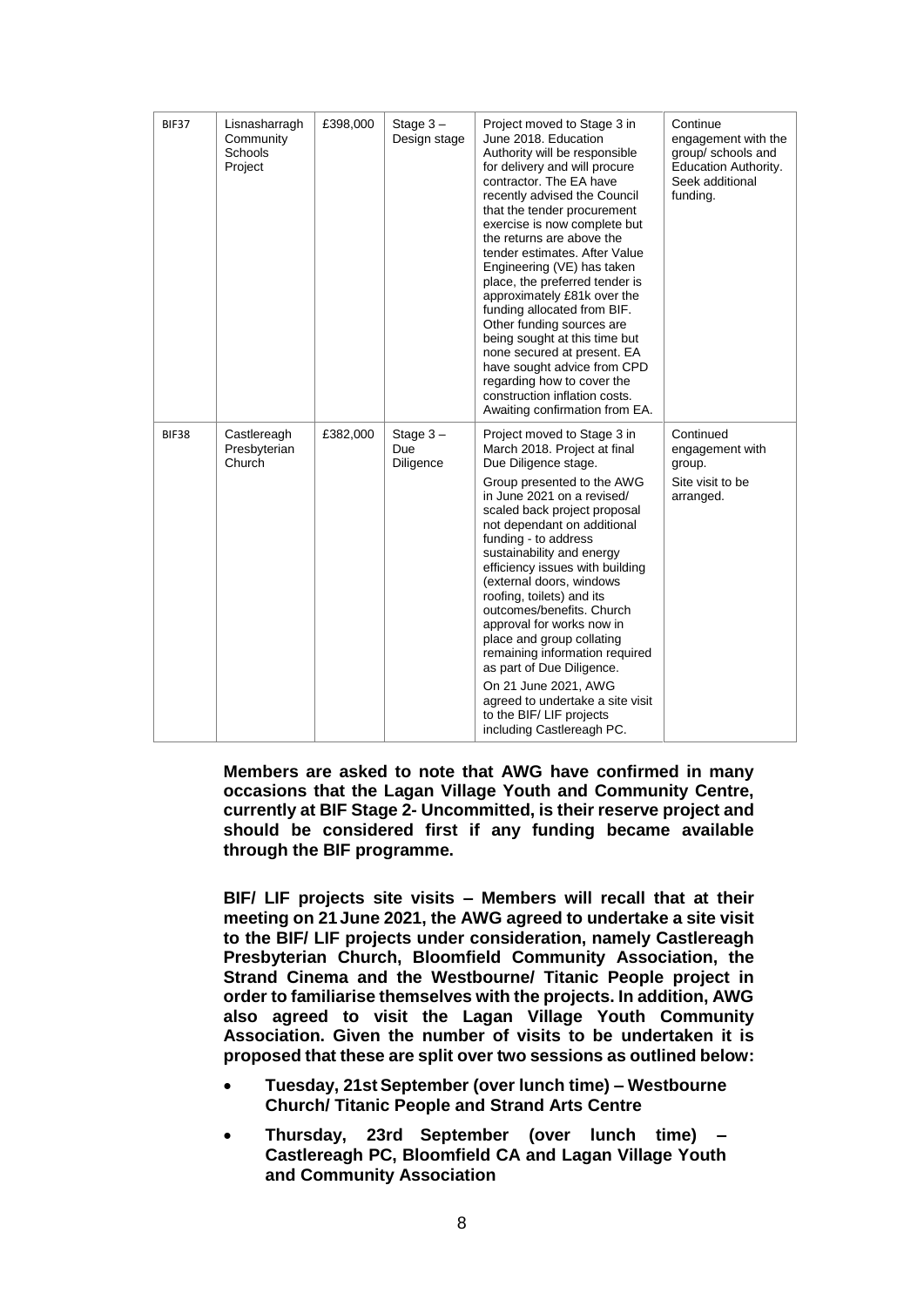**Members are also asked to note that prior to the first COVID lockdown in March 2020 they had agreed to visit King George V Playing Fields, Ballymacarret Recreation Centre and Strandburn Park steps. Members are asked if they wish to still progress these and if agreed it is proposed a separate site visit is arranged for this.** 

## **5. Social Outcomes Fund**

**SOF is £4m ringfenced capital investment programme with a focus on local community tourism projects. There is one project under SOF for East Belfast - Eastside Visitor Centre – with an In-Principle funding commitment. Similar to BIF, all projects are subject to Due Diligence process prior to any funding award.** 

| Project                                                                   | <b>SOF Award</b> | Status and update                                                                                                                                                                                                                                                                                                                                                                                                                                                                                                                                     |
|---------------------------------------------------------------------------|------------------|-------------------------------------------------------------------------------------------------------------------------------------------------------------------------------------------------------------------------------------------------------------------------------------------------------------------------------------------------------------------------------------------------------------------------------------------------------------------------------------------------------------------------------------------------------|
| Eastside<br><b>Visitor Centre</b><br>Link to UV<br>project - see<br>helow | £700,000         | The proposal is for the extension of the existing<br>visitor centre at C.S. Lewis Square. Council and<br>UV agreed that this is a joint project with Pop<br>Eastside (UV). Project business case<br>development process now complete and study<br>with UV and in final stages of their approval<br>process. In parallel to information collation to take<br>the project through Due Diyuligence still being<br>ongoing - preparation has begun to make ready<br>for the procurement of full design team to take the<br>next stage of project forward. |

#### **6. Capital Programme**

**The Capital Programme is the rolling programme of enhancing existing Council assets or building / buying new assets. Members are reminded of the 3-stage approval process in place for every project on council's Capital Programme, as agreed by SP&R Committee. The table below provides an update on current live projects in East Belfast. Members are asked to note the status and update.**

| Project                                                                                      | Status and update                                                                                                                        |
|----------------------------------------------------------------------------------------------|------------------------------------------------------------------------------------------------------------------------------------------|
| LTP- Avoniel                                                                                 | Stage 3 – Committed. On Ground. Completion<br>anticipated by late Autumn 2021. AWG visited the<br>project site on 5th August 2021.       |
| LTP-Templemore-NLHF                                                                          | Stage 3 – Committed. On Ground. Completion<br>anticipated by summer 2022. AWG visited the project<br>site on 5th August 2021.            |
| Pitches Programme-<br><b>Blanchflower Playing</b><br>Fields - New pitch and<br>floodlighting | Stage 3 - Committed - On Ground. Link with H&W<br>Welders Club- Blanchflower Playing Fields (BIF).<br>Planned completion September 2021. |
| New Crematorium                                                                              | Stage 3 - Committed - Design underway.                                                                                                   |

#### *East Belfast – Capital programme overview*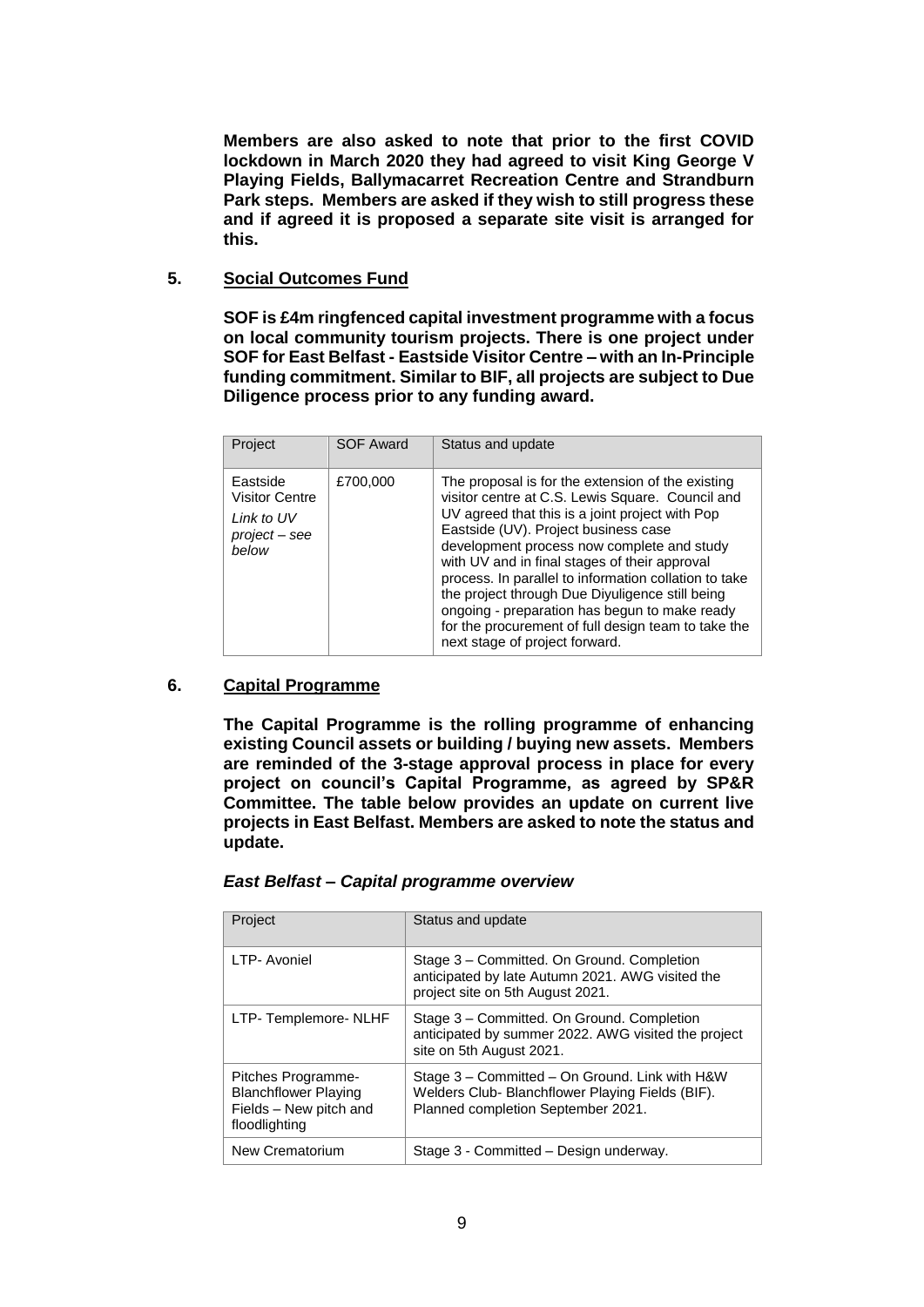|                                                             | Public consultation opened in 9 August until 25<br>October 2021.                                                                                                                                                         |
|-------------------------------------------------------------|--------------------------------------------------------------------------------------------------------------------------------------------------------------------------------------------------------------------------|
| Shared Youth and<br><b>Community Facility Inner</b><br>East | Stage 1- Emerging. Officers to work jointly with the EA<br>to develop business case/ plan on a potential youth<br>facility at the council owned Ballymacarrett site.<br>Strategic options study and discussions ongoing. |
| <b>Ballymacarrett Area</b><br>Masterplan                    | Stage 1- Emerging. Linked to Connswater Community<br>Greenway.<br>Link to the UV/DfI funded Ballymacarrett Walkway<br>Environmental and Cycling Infrastructure Improvement<br>project.                                   |

**Photos of the recent project activities are attached in Appendix 1. When appropriate, as per Covid-19 public health guidance, the Physical Programmes Department is happy to arrange further site visits.**

**Church Road Footway – BCC site entrance works – Members are asked to note that there is a proposed DfI road enhancement scheme for new pavement and associated works on the Church Road. Part of this encompasses the entrance to the Council's Henry Jones Playing Fields. Members will be aware that the entrance to Henry Jones currently provides for one vehicle at a time and there is no dedicated pedestrian access. At busy times this can lead to a bottleneck at the entrance and a build-up of traffic on a busy road. In addition, the lack of a dedicated pedestrian access poses a health & safety risk to those on foot or trying to cross the road. The works proposed by DFI provide an ideal opportunity to carry out works to the entrance of Henry Jones to improve vehicular and pedestrian access as this can be aligned to the works being undertaken and will provide a timely and cost-effective way to deal with the current traffic and pedestrian issues at the location. The proposed works to the entrance include – extending the existing entrance to allow for vehicular two-way access and egress, two pedestrian accesses (one either side of the enhanced vehicular entrance), new pedestrian footways linking up with the new footpath works being brought forward by DFI, new entrance gates and realignment of fencing etc. DFI are intending for their improvement works to commence early in the new year and the works to the entrance will link in with this. The scheme design is underway with DfI which will incorporate the BCC design elements.**

#### **7. Externally funded programmes**

**The Council is the delivery partner for a number of government departments on significant capital investment programmes, namely Social Investment Fund (SIF) and the Urban Villages Initiative (UV) funded by the Executive Office, and number of schemes with DfC. The following is an overview of projects within each programme relevant to East Belfast.**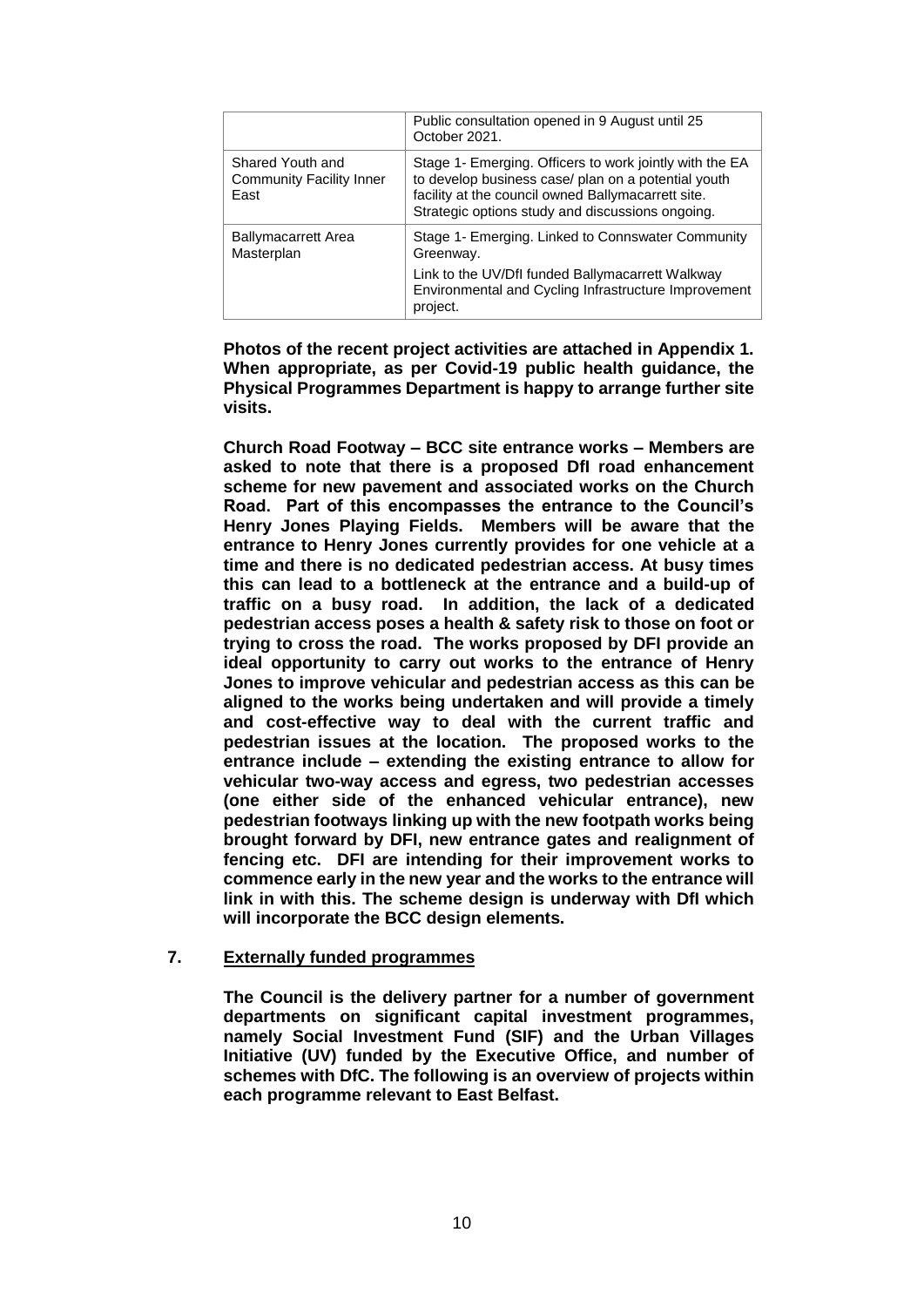## **Social Investment Fund**

| Project                             | Award      | Status and update                                                                                                                                                                                                                                              |
|-------------------------------------|------------|----------------------------------------------------------------------------------------------------------------------------------------------------------------------------------------------------------------------------------------------------------------|
| Walkway<br>Community<br>Association | £1,523,863 | Project commenced on site 7 December 2020.<br>Project is due for completion in early 2022. Legal<br>Services is progressing the registration of boundary<br>rectifications via Land Registry, this process is<br>expected to complete in the very near future. |

# **Urban Villages Initiative**

| Project                                                                                         | Status and update                                                                                                                                                                                                                                                                                                                                                                                                                                                                                                                                                                                                                                                 |
|-------------------------------------------------------------------------------------------------|-------------------------------------------------------------------------------------------------------------------------------------------------------------------------------------------------------------------------------------------------------------------------------------------------------------------------------------------------------------------------------------------------------------------------------------------------------------------------------------------------------------------------------------------------------------------------------------------------------------------------------------------------------------------|
| Eastside Greenway<br>Ballymacarrett                                                             | Project completed May 2021.                                                                                                                                                                                                                                                                                                                                                                                                                                                                                                                                                                                                                                       |
| Pro-Kick Community Gym                                                                          | Council acting as delivery agent. Project designs<br>completed and tender process being finalised. Planning<br>application approved in May 2021. It is anticipated that<br>contractor will be on site September 2021. Supplemental<br>LoO received from TEO increasing funding allocation by<br>£191k.                                                                                                                                                                                                                                                                                                                                                            |
| Pop EastSide- Landmark East<br>NB partner funder of SOF<br>project 'Eastside Visitor<br>Centre' | The proposal is for the extension of the existing visitor<br>centre at C.S. Lewis Square. Council and UV agreed that<br>this is a joint project with Pop Eastside (UV). Project<br>business case development process now complete and<br>study with UV and in final stages of their approval<br>process. In parallel to information collation to take the<br>project through Due Diligence still being ongoing -<br>preparation has begun to make ready for the<br>procurement of full design team to take the next stage of<br>project forward. Link to SOF project.                                                                                             |
| Pitt Park redevelopment<br>Council asset                                                        | Council acting as delivery agent. Business case<br>completed and approved which includes findings from<br>recent public consultation. LoO expected imminently.<br>Design team appointed.                                                                                                                                                                                                                                                                                                                                                                                                                                                                          |
| <b>East Belfast Mission</b><br>Accommodation project                                            | Council acting ads delivery agent. Emerging project.<br>Reduced funding options have been produced and<br>submitted to EBM Board for response. Additional funding<br>options (potentially via DfC) are being explored by the<br>Group. Project designs have been revised and costs<br>updated for inclusion in Business Case which is<br>progressing.                                                                                                                                                                                                                                                                                                             |
| Eastside Souk                                                                                   | Council acting as delivery agent. Emerging project.<br>Revised project scope, design and costs being prepared by<br>Group and consideration being given to different site<br>location. Ongoing discussions progressing between UV<br>and the Group.                                                                                                                                                                                                                                                                                                                                                                                                               |
| <b>Titanic People Exhibition</b>                                                                | Partnership project with UV. Emerging project. Design<br>options, surveys and costs have been reviewed and<br>concerns remain regarding building safety, associated<br>costs in making the site secure, viability of the project<br>given available investment and project outcome<br>measures. The Group presented to East AWG in May<br>and it was agreed that the position would be reviewed<br>again in October 2021 when the UV Business Case was<br>prepared. Discussions remain ongoing with the Group<br>and additional funding options are being explored with<br>DfC. The Council is waiting on detailed project proposal<br>and Business Case from UV. |